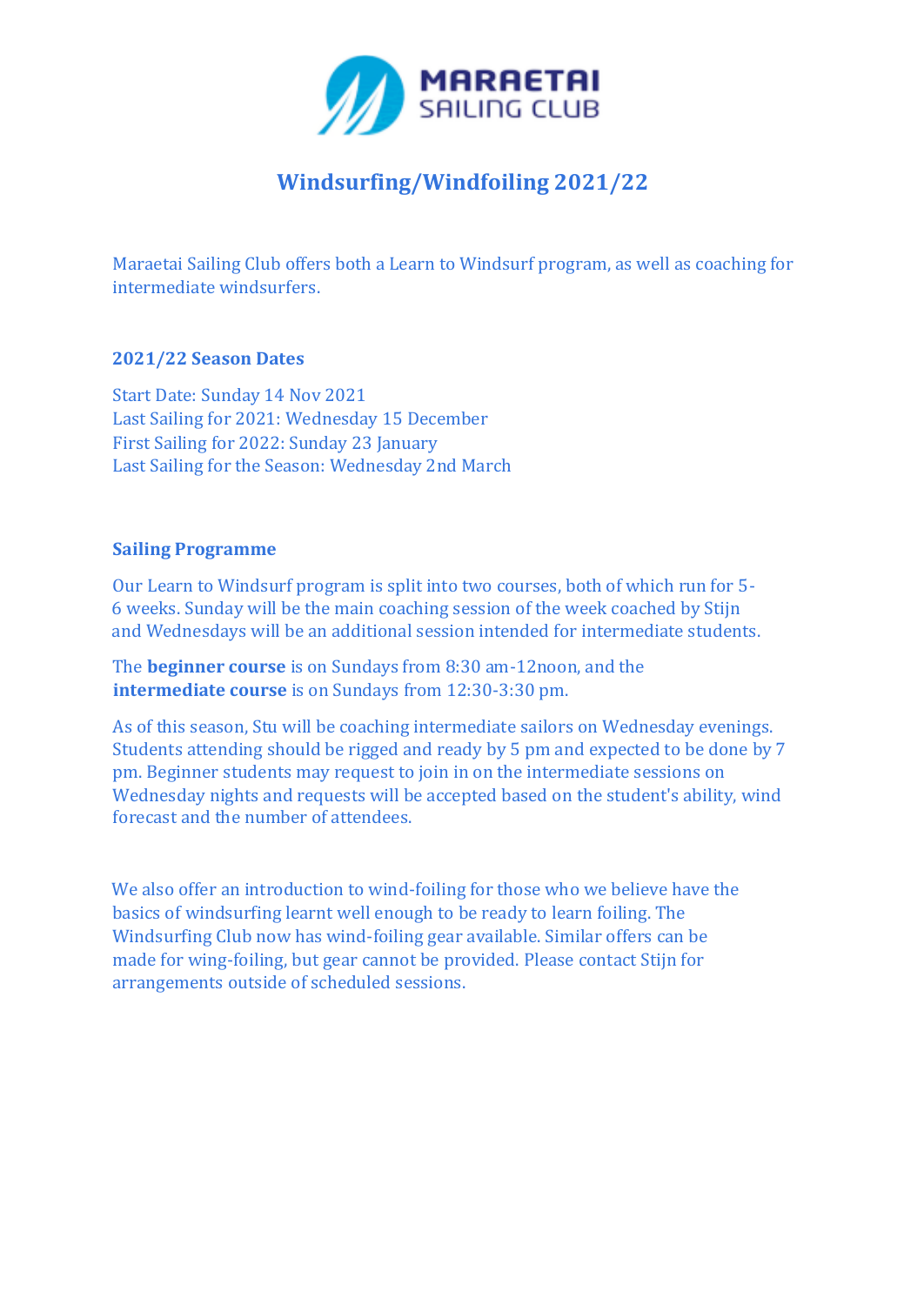

### **What you will need**

You do not need to rush out and purchase expensive gear, but you will need the following basics:

- Life Jacket/PFD
- Sun Protection (Hat, Sun Screen, long sleeve rash shirt or wetsuit)
- Wetsuit (optional but highly recommended for warmth especially near the ends of the season, go long sleeve if you want to continue your own windsurfing through the winter).
- Booties/Water Shoes The boating club ramps are very slippery and sometimes have hazardous objects exposed at low tide.

## **Your Coaches**

Your coaching team has years of experience:

- Stijn Tissink has been windsurfing for about 10 years and teaches both at Maraetai Sailing Club and Madloop Windsurfing at Lake Pupuke. Stijn will do most of the Learn-to-Sail group coaching.
- Stu Warman founded the Windsurfing club in Maraetai and has been windsurfing his whole life. He is very involved with Windfoil racing and has attended several Kona World Championships.

#### **Club Support**

We also require assistance for the running of our BBQ on Sundays to provide our windsurfers, sailors and support crew with a lunch option (there is a minimal cost for lunch). Parents are encouraged to help – the club is run almost completely by volunteers, with only a handful of paid coaches.

#### **Fees**

To become a student of the Windsurfing Club the following must be purchased from our website:

- Maraetai Beach Boating Club Membership
- Sailing Club Membership
- Windsurfing Beginner or Intermediate Lessons
- Windsurf Gear Hire (Unless you decided to use your own gear every session)